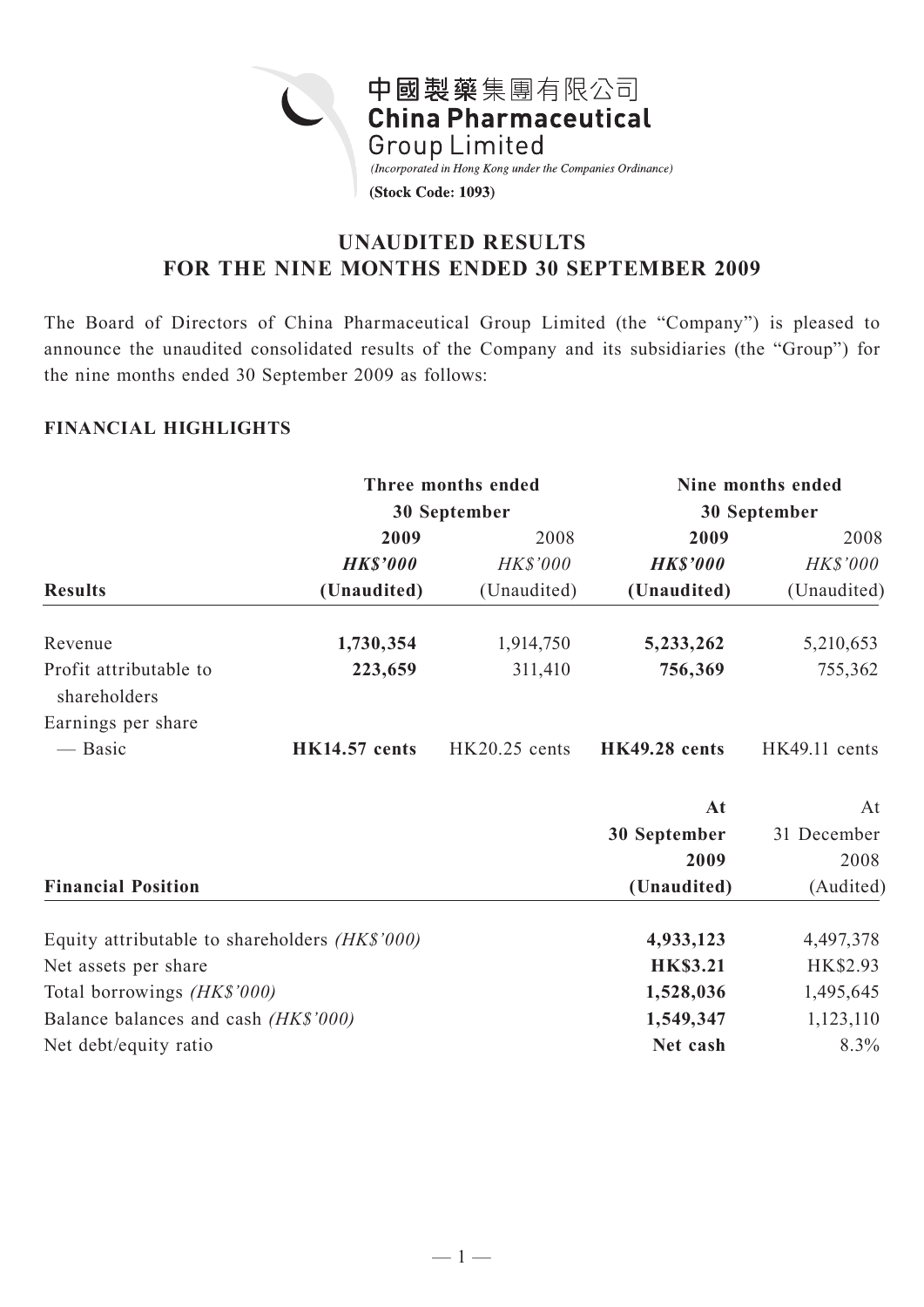# **CONSOLIDATED INCOME STATEMENT**

*For the nine months ended 30 September 2009*

|                                                          | Nine months ended |             |  |
|----------------------------------------------------------|-------------------|-------------|--|
|                                                          | 30 September      |             |  |
|                                                          | 2009              | 2008        |  |
|                                                          | <b>HK\$'000</b>   | HK\$'000    |  |
|                                                          | (Unaudited)       | (Unaudited) |  |
| Revenue                                                  | 5,233,262         | 5,210,653   |  |
| Cost of sales                                            | (3,540,215)       | (3,420,853) |  |
| Gross profit                                             | 1,693,047         | 1,789,800   |  |
| Other income                                             | 26,603            | 32,167      |  |
| Selling and distribution expenses                        | (433, 817)        | (296, 823)  |  |
| Administrative expenses                                  | (333, 593)        | (384, 585)  |  |
| Other expenses                                           | (51, 851)         | (101, 466)  |  |
| Operating profit                                         | 900,389           | 1,039,093   |  |
| Gain on disposal of a subsidiary                         | 31,343            |             |  |
| Share of results of a jointly controlled entity          | 123               | 369         |  |
| Share of results of an associate                         |                   | 1,362       |  |
| Gain on termination of a derivative financial instrument |                   | 6,851       |  |
| Impairment loss on an available-for-sale investment      |                   | (6, 486)    |  |
| Finance costs                                            | (52, 498)         | (85, 041)   |  |
| Profit before taxation                                   | 879,357           | 956,148     |  |
| Income tax expense                                       | (114, 800)        | (196, 111)  |  |
| Profit for the period                                    | 764,557           | 760,037     |  |
| Profit for the period attributable to:                   |                   |             |  |
| Owners of the Company                                    | 756,369           | 755,362     |  |
| Minority interests                                       | 8,188             | 4,675       |  |
|                                                          | 764,557           | 760,037     |  |
|                                                          | <b>HK</b> cents   | HK cents    |  |
| Earnings per share — Basic                               | 49.28             | 49.11       |  |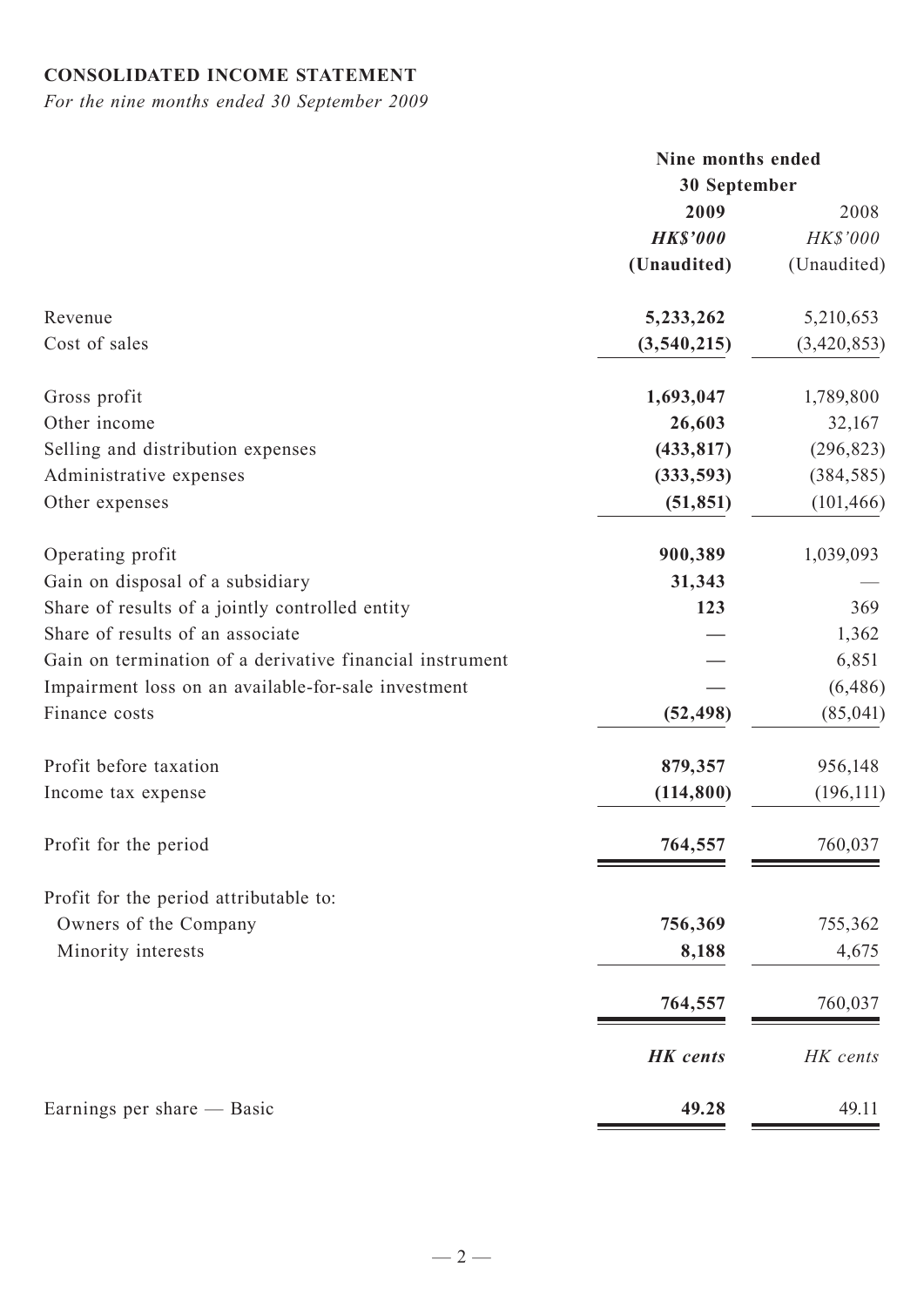### *Notes:*

- 1. The accounting policies used in the preparation of the financial data for the nine months ended 30 September 2009 are consistent with those followed in the preparation of the interim financial statements of the Group for the six months ended 30 June 2009.
- 2. The calculation of the basic earnings per share for the nine months ended 30 September 2009 is based on the unaudited profit attributable to owners of the Company of HK\$756,369,000 (2008: HK\$755,362,000) and 1,534,960,661 shares (2008: 1,538,124,661 shares) in issue during the period.

No diluted earnings per share is presented for the nine months ended 30 September 2008 and 2009 as there were no potential ordinary shares in issue during both periods.

- 3. The board of directors does not declare the payment of an interim dividend for the nine months ended 30 September 2009 (2008: Nil).
- 4. The financial data for the nine months ended 30 September 2009 is based on the internal records and management accounts of the Group and has not been reviewed or audited by the external auditors of the Company.

### **SEGMENT INFORMATION**

The following is an analysis of the Group's revenue and results by operating segment for the period under review:

### **For the nine months ended 30 September 2009**

|                                                             |                                        | <b>Intermediates and Bulk Drugs</b>     |                                            |                                             |                                  |                                        |                                 |
|-------------------------------------------------------------|----------------------------------------|-----------------------------------------|--------------------------------------------|---------------------------------------------|----------------------------------|----------------------------------------|---------------------------------|
|                                                             | Vitamin C<br>series<br><b>HK\$'000</b> | Penicillin<br>series<br><b>HK\$'000</b> | Cephalosporin<br>series<br><b>HK\$'000</b> | Finished<br><b>Drugs</b><br><b>HK\$'000</b> | <b>Others</b><br><b>HK\$'000</b> | <b>Eliminations</b><br><b>HK\$'000</b> | Consolidated<br><b>HK\$'000</b> |
| <b>REVENUE</b>                                              |                                        |                                         |                                            |                                             |                                  |                                        |                                 |
| External sales                                              | 1,770,143                              | 1,152,218                               | 613,013                                    | 1,600,227                                   | 97,661                           |                                        | 5,233,262                       |
| Inter-segment sales                                         | 4,249                                  | 294,444                                 | 155,616                                    |                                             | 856                              | (455, 165)                             |                                 |
| <b>TOTAL REVENUE</b>                                        | 1,774,392                              | 1,446,662                               | 768,629                                    | 1,600,227                                   | 98,517                           | (455, 165)                             | 5,233,262                       |
| Inter-segment sales are charged at prevailing market rates. |                                        |                                         |                                            |                                             |                                  |                                        |                                 |
| <b>SEGMENT PROFIT (LOSS)</b>                                | 922,605                                | (62, 263)                               | 13,192                                     | 101,726                                     | 5,613                            |                                        | 980,873                         |
| Unallocated income                                          |                                        |                                         |                                            |                                             |                                  |                                        | 7,379                           |
| Unallocated central costs                                   |                                        |                                         |                                            |                                             |                                  |                                        | (87, 863)                       |
| Operating profit                                            |                                        |                                         |                                            |                                             |                                  |                                        | 900,389                         |
|                                                             |                                        |                                         |                                            |                                             |                                  |                                        |                                 |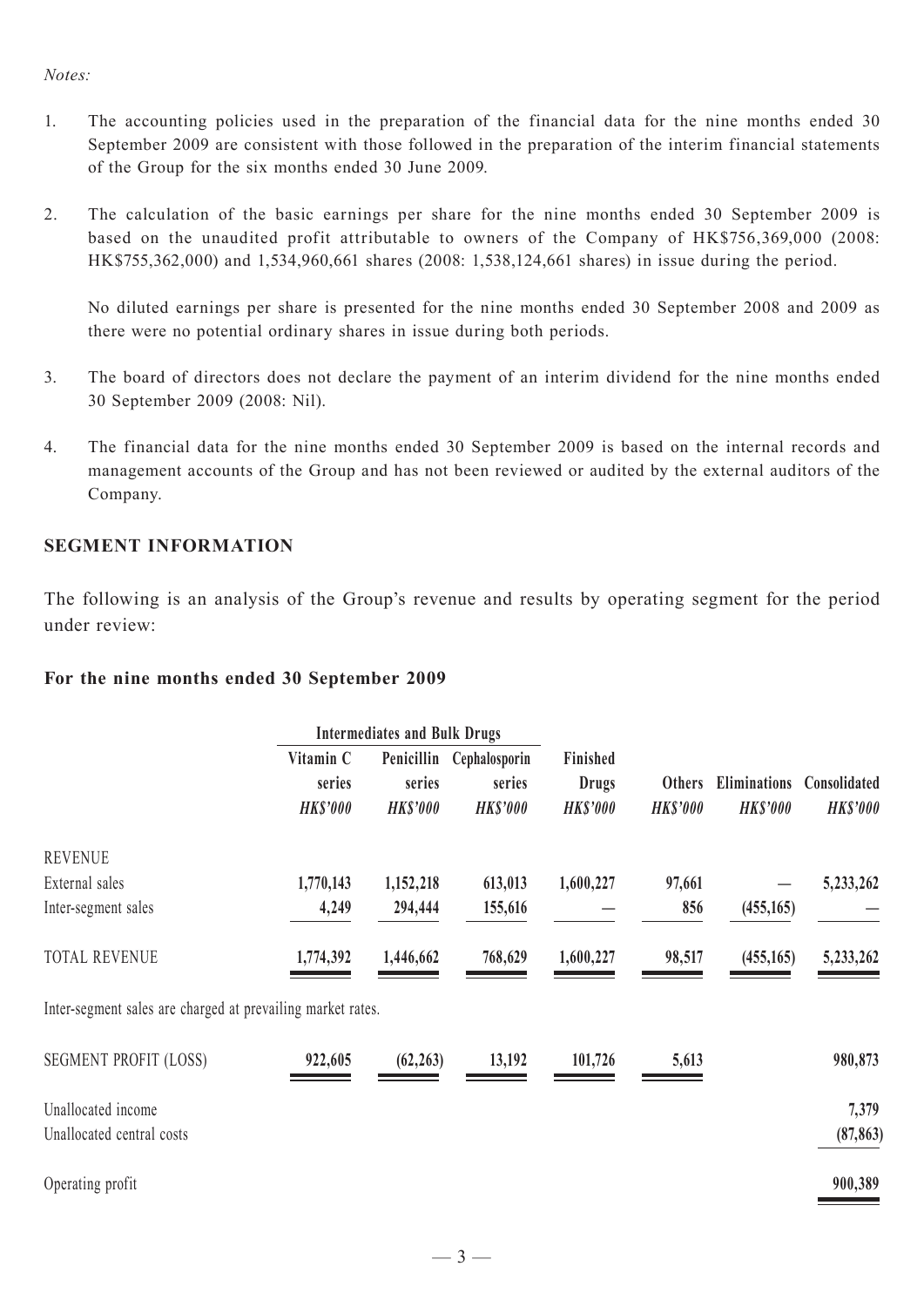## **For the nine months ended 30 September 2008**

|                                                             | Intermediates and Bulk Drugs |            |               |           |          |              |              |
|-------------------------------------------------------------|------------------------------|------------|---------------|-----------|----------|--------------|--------------|
|                                                             | Vitamin C                    | Penicillin | Cephalosporin | Finished  |          |              |              |
|                                                             | series                       | series     | series        | Drugs     | Others   | Eliminations | Consolidated |
|                                                             | HK\$'000                     | HK\$'000   | HK\$'000      | HK\$'000  | HK\$'000 | HK\$'000     | HK\$'000     |
| <b>REVENUE</b>                                              |                              |            |               |           |          |              |              |
| External sales                                              | 1,595,972                    | 1,511,756  | 572,918       | 1,475,256 | 54,751   |              | 5,210,653    |
| Inter-segment sales                                         | 1,518                        | 426,723    | 154,811       |           | 1,684    | (584, 736)   |              |
| <b>TOTAL REVENUE</b>                                        | 1,597,490                    | 1,938,479  | 727,729       | 1,475,256 | 56,435   | (584, 736)   | 5,210,653    |
| Inter-segment sales are charged at prevailing market rates. |                              |            |               |           |          |              |              |
| <b>SEGMENT PROFIT (LOSS)</b>                                | 721,649                      | 235,343    | 3,312         | 100,401   | (3,276)  |              | 1,057,429    |
| Unallocated income                                          |                              |            |               |           |          |              | 4,036        |
| Unallocated central costs                                   |                              |            |               |           |          |              | (22, 372)    |
| Operating profit                                            |                              |            |               |           |          |              | 1,039,093    |

## **BUSINESS REVIEW**

The performance of the vitamin C business remained strong with the average selling price of vitamin C reaching US\$10.43 per kg in the third quarter. However, as affected by the overhaul of production workshops, both production and sales volumes declined in the third quarter. The performance of the penicillin and cephalosporin business remained weak amid the fierce market competition. The finished drug business maintained its growth momentum with the gross profit margin slightly higher than the same period last year.

## **FINANCIAL POSITION**

The financial position of the Group continues to be strong. As at 30 September 2009, the Group had total borrowings of HK\$1,528 million and bank balances and cash of HK\$1,549 million. The net debt/equity ratio further improved from 8.3% at the end of 2008 to net cash position at the end of current period.

> By order of the Board **Cai Dongchen** *Chairman*

Hong Kong, 14 December 2009